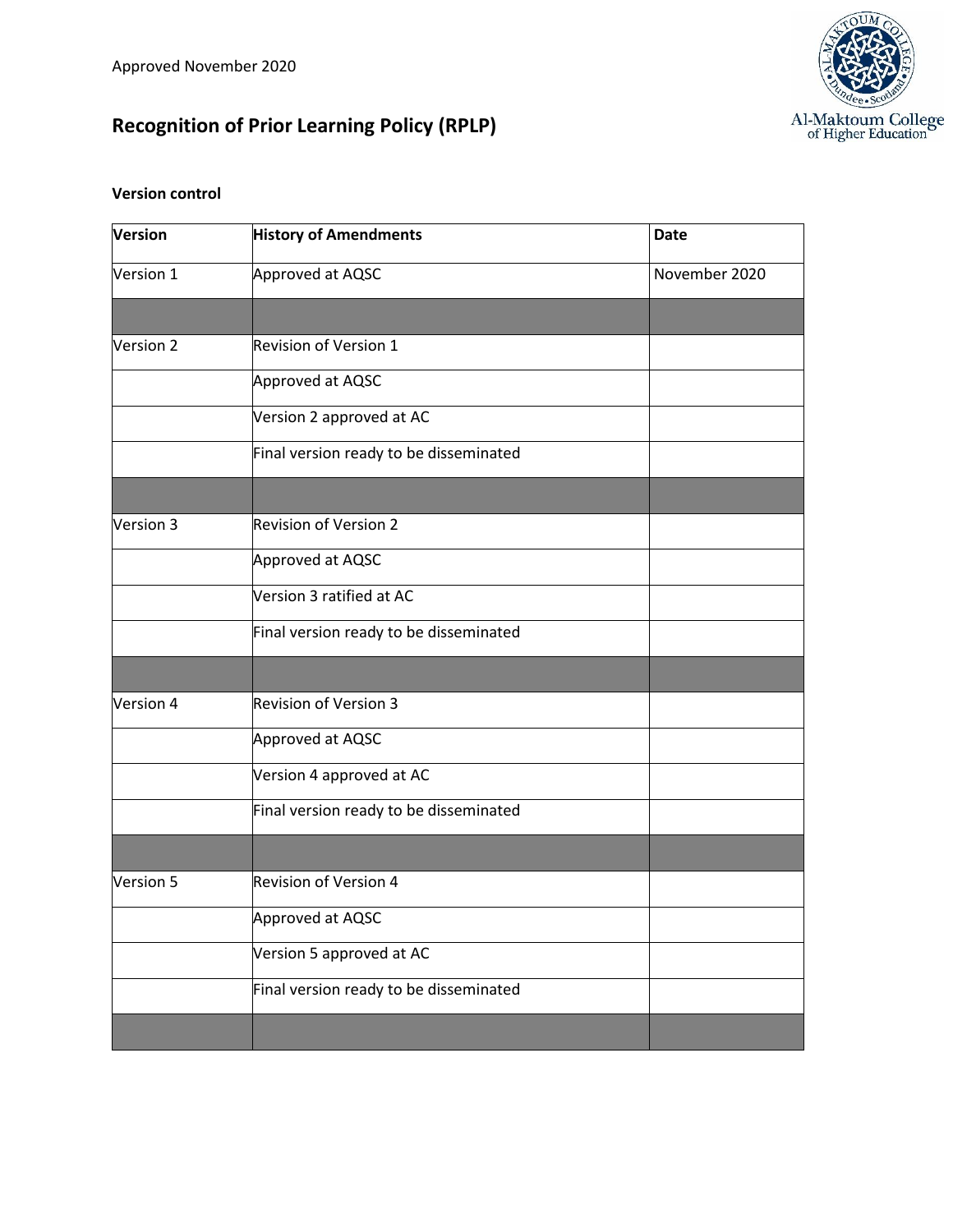#### **1. Introduction**

As an established Higher Education provider, Al-Maktoum College has agenda to promote lifelong learning, social inclusion, wider participation, employability and partnership working with business, community organisations and other HE providers, nationally and internationally. It, therefore, recognises the significant knowledge, skills and understanding which can be developed as a result of learning opportunities found at work, both paid and unpaid, and through individual activities and interests. This document provides a guidance for the College on how its students' prior learning that has taken place in a range of contexts may be assessed and formally recognised through accreditation. It encourages higher education, prevents repetition of studies and saves time, energy and budget for all parties involved. This Policy will be applied across the College. Any deviations from the expectations described in the Policy must be explicitly agreed by the chairs of two Boards of Studies and the SQA coordinator of the College.

#### **2. Accreditation**

- 1. The process of identification, assessment and formal acknowledgement of prior learning and achievement is known as accreditation.
- 2. Accreditation takes place in order that students with recognised prior learning may access programmes, enter programmes at advanced level or gain exemption from parts of programmes.
- 3. It is the achievement of learning, or the outcomes of that learning, and not just the experience of the activities alone, that is being accredited.
- 4. Learning resulting from formal teaching, a work or community-based placement, group work or independent study designed as an integral part of the programme, are not accredited. Recognition of these forms of learning would be expected to occur in the usual formal assessment practices of a programme of learning.

#### 3. **Prior learning and credit transfer**

1. Prior learning relevant to this policy is learning which is at the same level as the programme being undertaken, as defined within the relevant national higher education qualifications framework.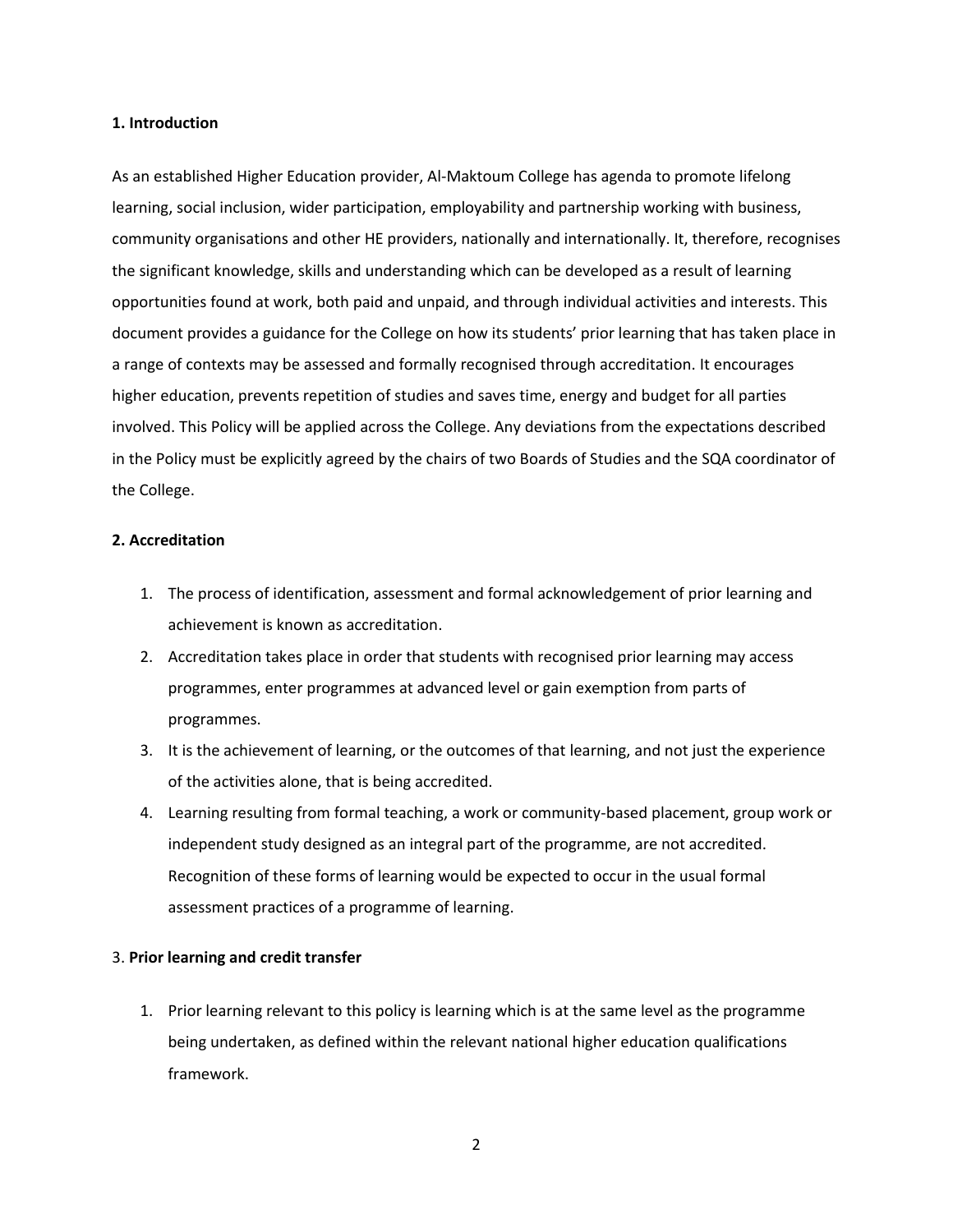- 2. Where a student has relevant prior learning which is at a level lower than the programme, that learning will be relevant in terms of whether it meets, or contributes to meeting, the entry requirements for the programme. Recognition in this case is part of the admissions process.
- 3. Where the credits or qualification have been awarded by a UK higher education degreeawarding body, such an award is addressed through the process of credit transfer. The college determines the status of that award (including consideration of its volume and level) the College programme on which the student is studying. Such a process does not therefore require assessment within the terms of this policy.

### 4. **Types of Prior Learning Recognition**

There are two types of RPLs

- Recognition of Prior Formal (Certified) Learning (RPFL)
- Recognition of Prior Informal Learning (RPIL)

## **5. Recognition of Prior Formal (Certified) Learning (RPFL)**

- 1. The process by which assessed courses, part-qualifications and full qualifications obtained elsewhere are formally recognised by the College and will count towards one of our own awards.
- 2. Prior certificated learning relates to prior learning (such as professional development awards or employment-based awards) which is at higher education level but which has not led to the award of credits or qualifications positioned on the relevant higher education qualifications framework.
- 3. Recognition of prior certificated learning is done through a process of assessment that enables a decision to be made by the College about whether the learning is suitable for recognition.

### **6. Recognition of Prior Informal Learning (RPIL)**

1. The process by which knowledge and skills gained through experience and/or non-certificated learning activities are credit-rated either to facilitate entry to a programme or to be counted as an element that contributes to credit for an award from the Al-Maktoum College.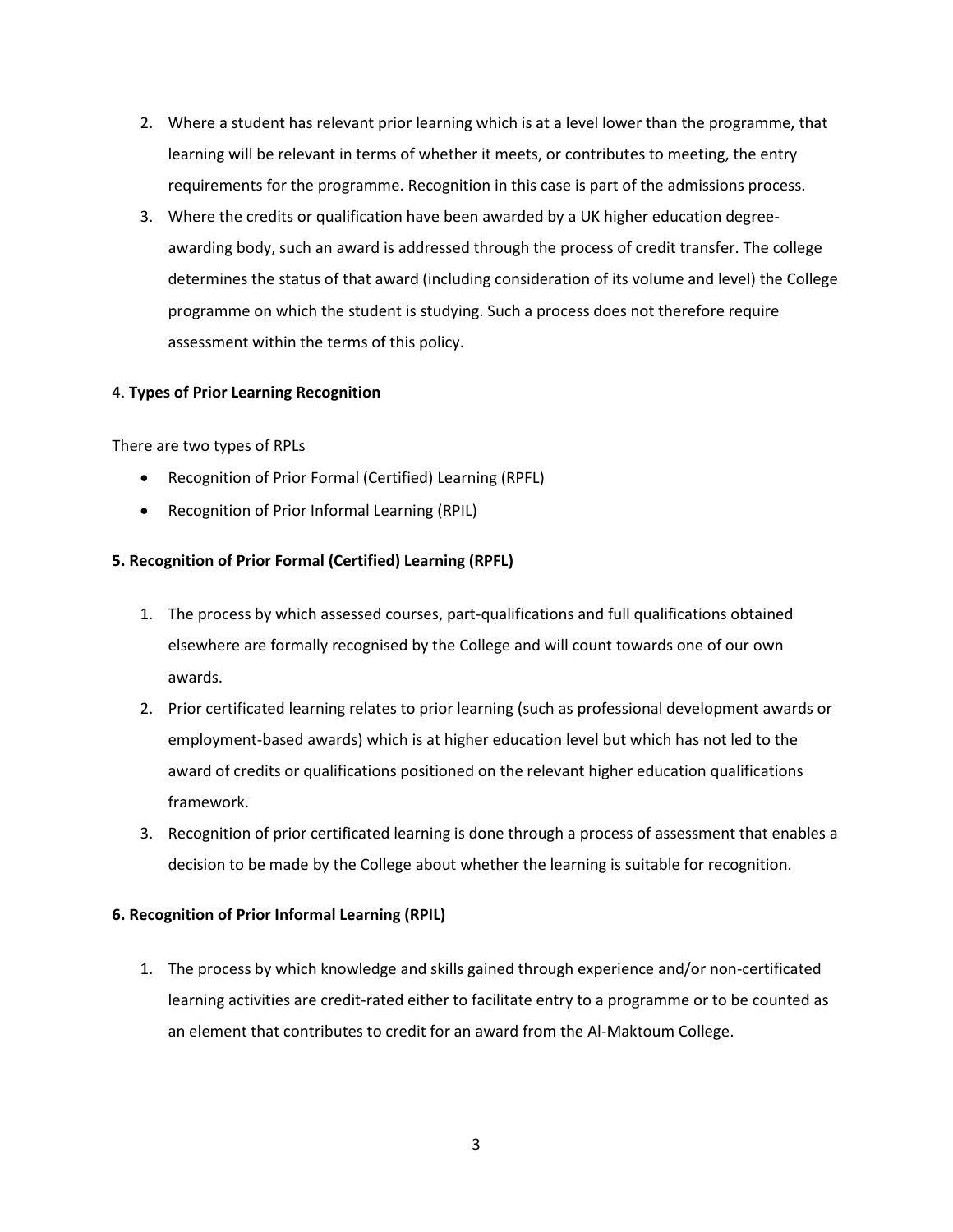2. Given that it is the learning obtained from experience rather than just the experience itself that undergoes recognition / accreditation, and that the claimed learning is informal, the College therefore must assess such learning based on evidence presented by the Applicant.

### **7. Assessment criteria / method**

- 1. In common with good practice in assessment, the College ensures that processes and procedures for the assessment of both formal and informal learning is objective, clear and consistently applied.
- 2. The basic criteria to be satisfied for RPFL are as follows:
	- a. The claimed PFL should be relevant to the award to which it will contribute
	- b. The claimed PFL should mirror the appropriate level of the Scottish Credit and Qualifications Framework (SCQF)
	- c. The learning outcomes of the claimed PFL are equivalent to those elements of the College award for which credit is claimed
	- d. The claimed PFL should be recent and current. A learning credit acquired within more than the past five years is assumed not to be recent/current, unless its currency is proved through other ways / means.
		- The maximum currency period of PFL in languages is 2 years unless applicant has been in constant use of the language for which learning credit is claimed.
- 3. The assessment of informal learning (derived from experience) is subject to the same institutional internal and external quality assurance procedures as assessment of formal learning.
- 4. Assessment of the experiential (informal) learning should focus on the following:
	- a. Acceptability of evidence is there an appropriate match between the evidence presented and the learning being demonstrated? Is the evidence valid and reliable?
	- b. Sufficiency is there sufficient evidence to demonstrate fully the achievement of the learning claimed?
	- c. Authenticity is the evidence clearly related to the applicants' own efforts and achievements?
	- d. Currency does the evidence relate to current learning?
- 5. Assessment tools used in the accreditation of experiential (informal) learning include:
	- a. focused interview or viva;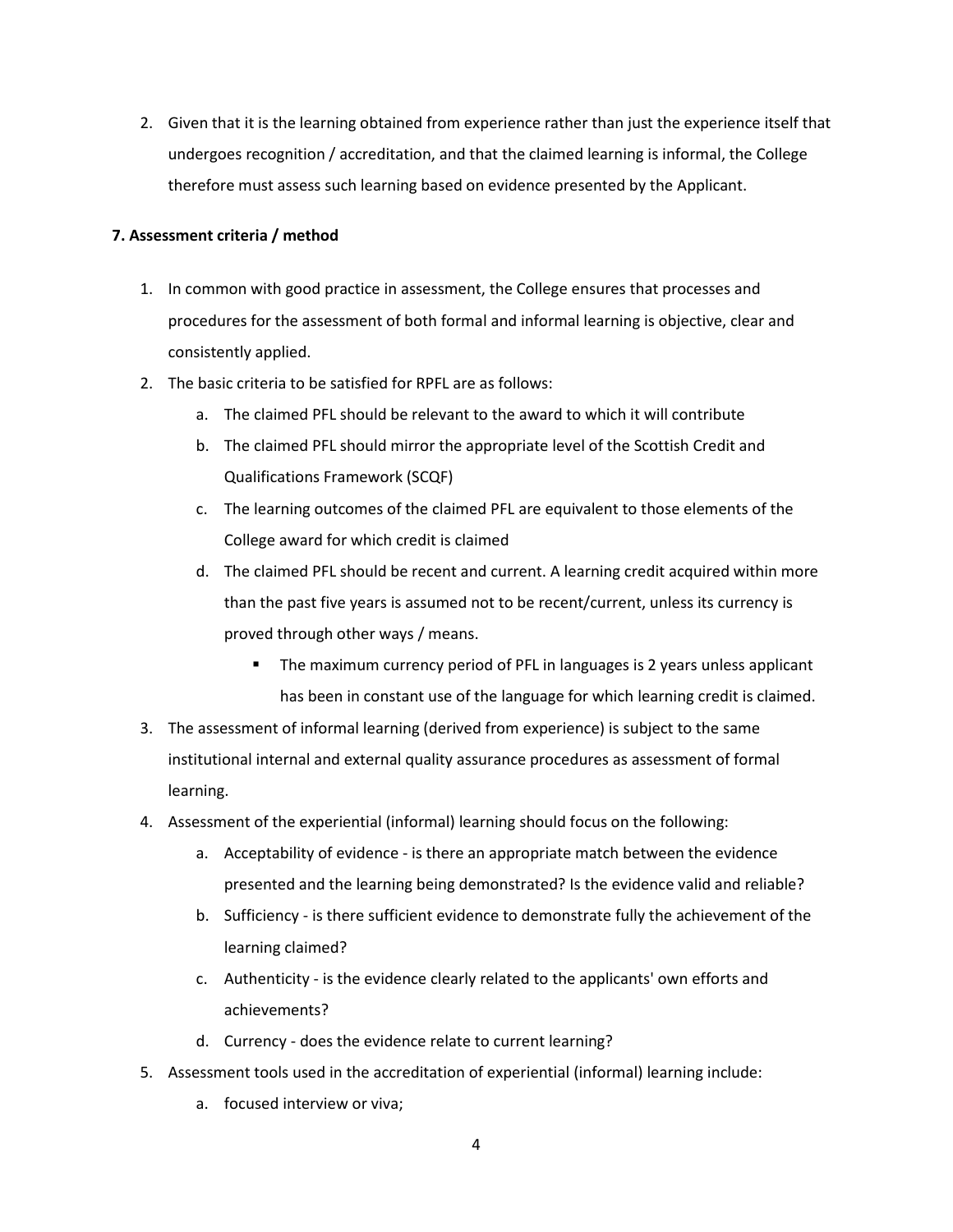- b. practice-based reflective portfolios;
- c. structured interviews;
- d. completion of a piece of work or a project;
- e. tests and examinations;
- f. submission of assignments on appropriate topics to demonstrate achievement of learning outcomes;
- g. a reflective account/diary of the learning achieved;
- h. completion of the usual assessment used to demonstrate learning in the module/course/programme for which equivalence is being claimed.
- 6. Assessment methods must be appropriate and relevant to the evidence provided. In respect of the experiential (informal) learning, it is within the discretion of assessors to choose the assessment tools that are appropriate and relevant to the evidence provided.

#### **8. Assessment body**

- 1. Decisions about the equivalence of learning is academic and informed by reference to the criteria contained within programme specifications and statements of learning outcomes.
- 2. The college makes an academic judgement about the equivalence of the learning derived from experience and the learning that might otherwise have been assessed through a formal course or programme or evidenced by a qualification or other form of certificated learning recognised in the institution's entry requirements.
- 3. The authority and responsibilities for making decision about the accreditation of prior learning or credit transfer rests commonly on the relevant module co-ordinators and programme leader who make a joint decision within 10 days of receiving application from the RPL Officer.
- 4. An accreditation decision should be sent immediately to the relevant body for verification.
- 5. In respect of unsuccessful or partially successful claims, an accreditation decision should also contain feedback to applicants.

### **9. Verification body**

1. Any assessment decision made in respect to a claim of prior learning is subject to internal verification.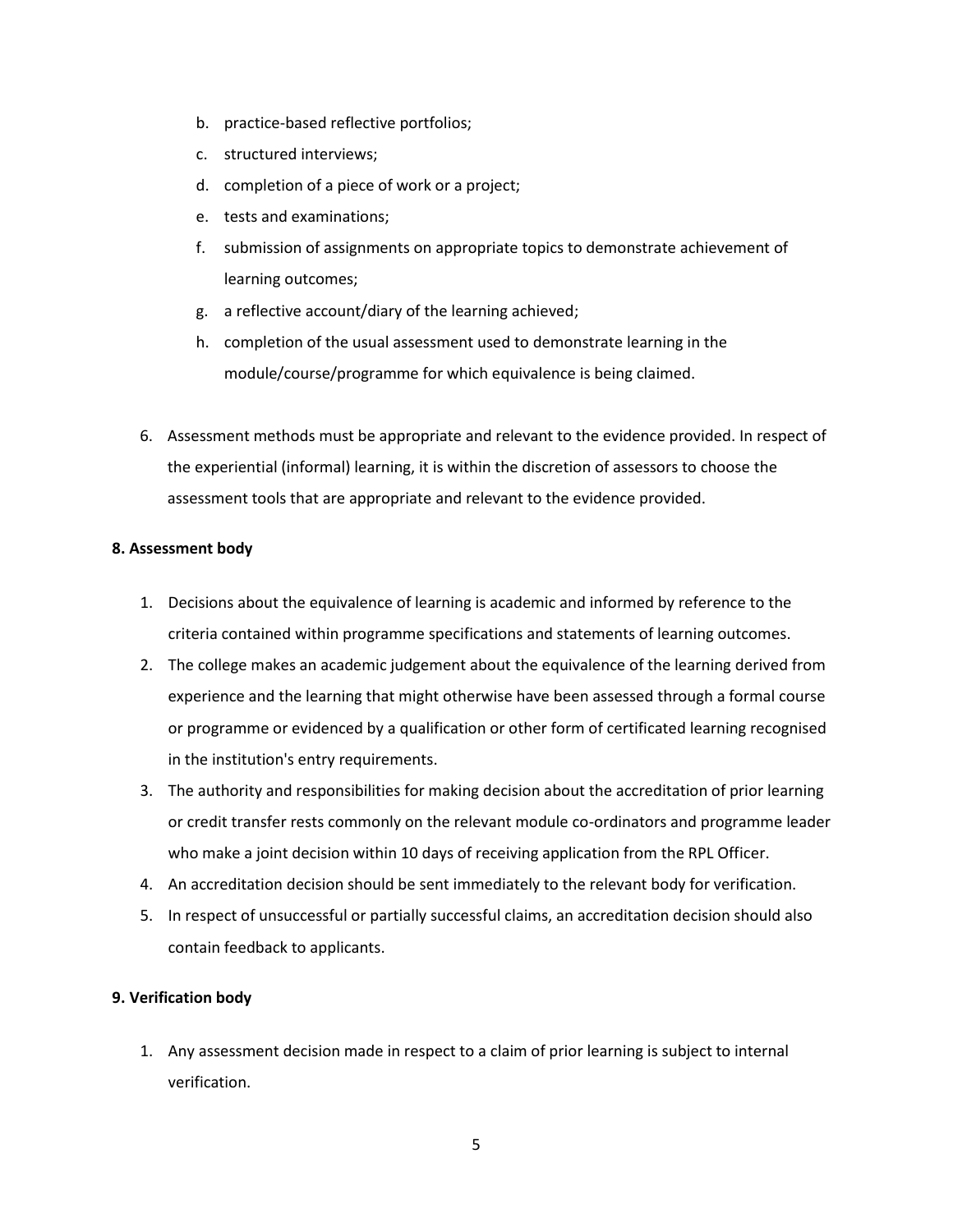- 2. The authority and responsibilities for verifying decisions about the accreditation of prior learning rests on the relevant Board of Studies within the college.
- 3. The relevant Board of Study should make decision within 10 days from the day the initial joint decision of the unit coordinator and the programme leader is referred to it for verification. The chair of the Board may call a BoS meeting extraordinarily to make a verification decision.
- 4. The relevant verification body's decision can be
	- a. either to verify as referred;
	- b. or, to verify subject to certain refinements to be made by the assessors
- 5. In relation to paragraph 4 (b), the relevant verification body may identify errors within an assessment decision, the process or the methods used to reach such decision based on this policy and require the assessors to rectify the errors within 5 days.
- 6. A RPL decision is effective only after it is internally verified.
- 7. Verified decisions will be sent to the RPL Officer who would communicate them to applicants immediately.
- 8. In respect of unsuccessful or partially successful claims, an accreditation decision which has been verified may not be appealed by the applicant.

### **10. Evidence**

- 1. It is the applicant's responsibility, at the point of application, to provide the evidence including the detailed information required from a previous institution or organisation for the purposes of accreditation by the College.
- 2. Where informal prior Learning (RPIfL) is to be recognised, applicant must provide evidence that demonstrates learning achieved by experience. Whenever and wherever the experience occurred, evidence must be presented to demonstrate that learning has taken place.
- 3. Applicant may provide a range of evidence to prove learning including:
	- a. a certificate / qualification awarded by another academic institution detailing the unit and the level completed, duration, year of completion, number of hours, unit/module descriptors.
	- b. a request to undertake one or more of the assessment tools listed in paragraph 7 (4) above.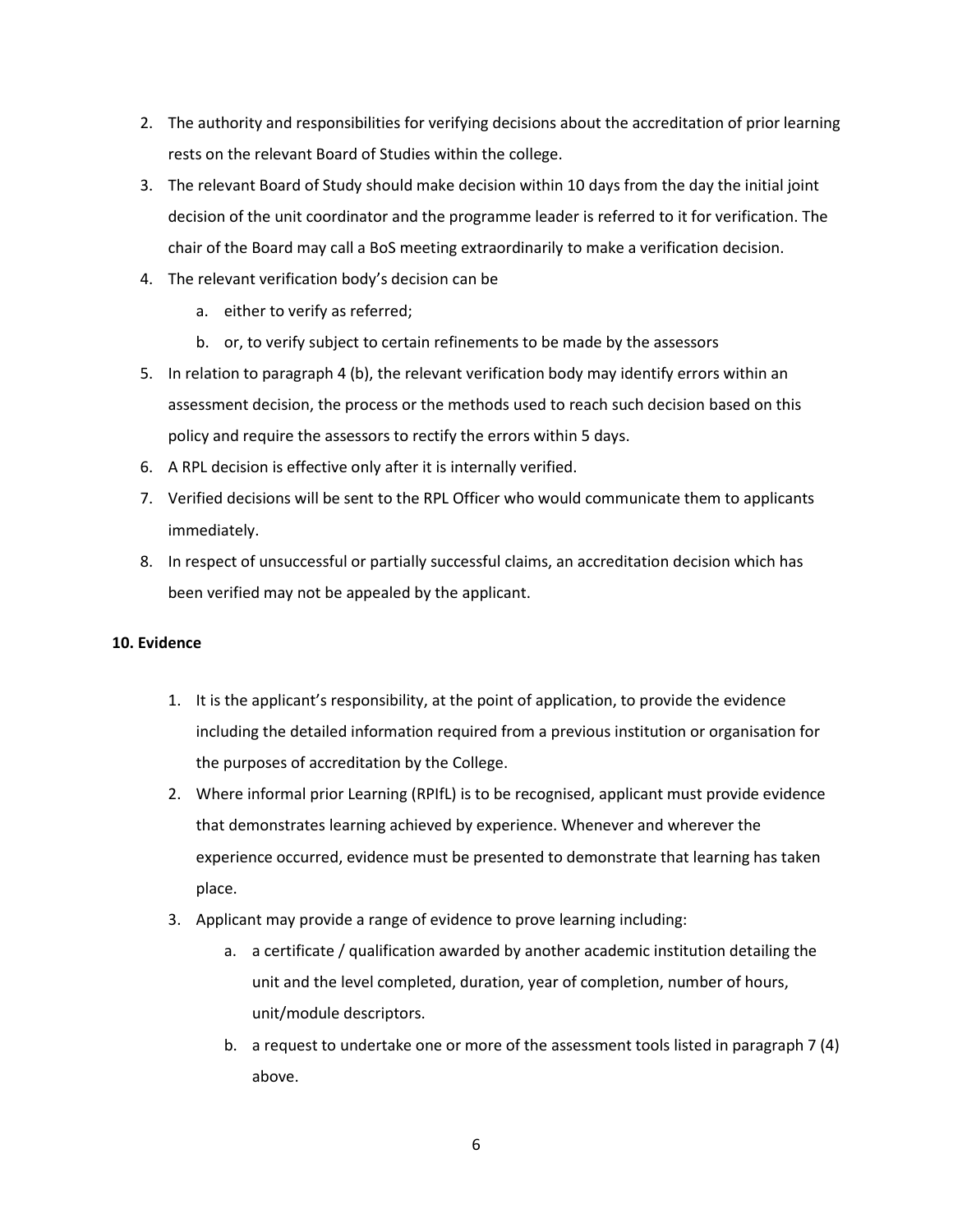#### **11. Applicants and applications**

- 1. Any prospective or current College student with a prior learning claim may apply to the College that their prior learning to be recognised so that they may access programmes, enter programmes at advanced level or gain exemption from parts of programmes.
- 2. A RPL application must be submitted either along with and as part of the student's application for entry to a programme or separately after the applicant has entered the programme, seeking only exemption from parts of a programme. In the latter case, any such application must be made no later than 14 days after the start of the programme.
- 3. The consideration of claims for the accreditation of prior learning is subject to a non-refundable fee of £50 which is paid at the point of application.
- 4. A RPL application and any enclosed evidence must be in written English.

### 12. **Limitations**

- 1. The maximum amount of credit that can be claimed, recognised or transferred as a result of Prior Learning Recognition is 50% at the final level of the award unless, certain programmes that are accredited by professional regulatory bodies allow transfer of lower credits.
- 2. The minimum amount of credit that can be claimed is equivalent to a whole module within the relevant programme.

### **13. RPL Officer**

- 1. A member of staff is appointed as the Recognition of Prior Learning officer who will act as the starting point in respect to all applications and will coordinate all the claims of Prior Learning to relevant assessment and verification bodies.
- 2. All member of staff who receive RPL applications must send such applications and their enclosed evidence to the RPL Officer who will then distribute them to relevant assessment body without delay.
- 3. RPL Officer will keep a register of all RPL applications and decisions made over such applications. Decisions include both assessment and verification decisions.
- 4. RPL officer is responsible to ensure deadlines as specified in this policy are observed. Any deviation from deadlines must be reasonably justified and notified to the RPL officer.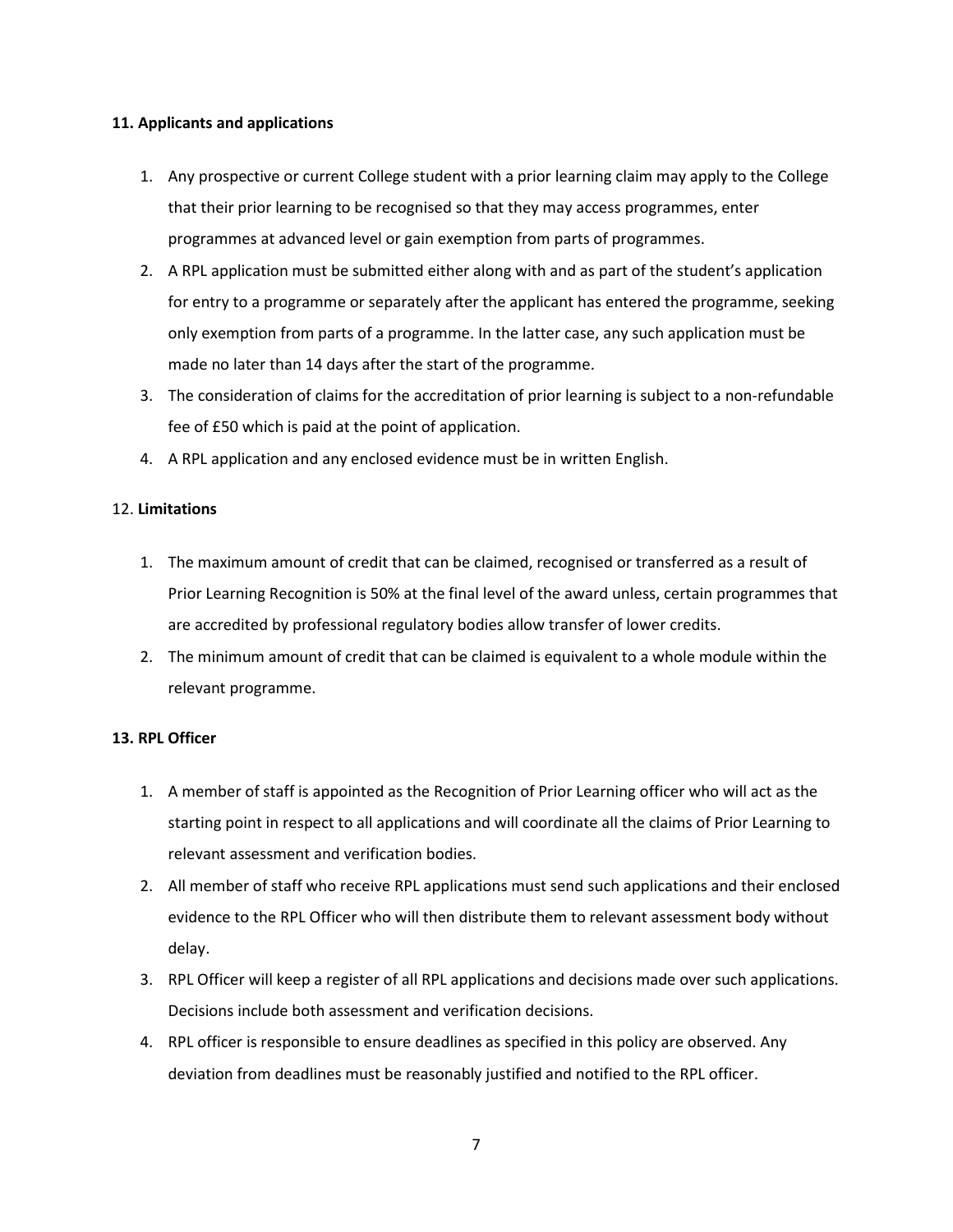5. RPL officer reports to the AQSC of the College annually and is accountable to the Head of the College as Chair of the Academic Council.

## 14. **Training**

The College ensures that all staff, including those of partner organisations and external examiners, involved in the process(es) of accreditation of prior learning are adequately informed, appropriately trained and supported to undertake their role(s).

## **15. Glossary of terms**

**Accreditation:** is a term frequently used as a synonym for the recognition of learning as defined below. However, it is perhaps more properly used to signify the most formalised and widely practised forms of recognition.

**Acknowledgement:** is another term sometimes used to describe the recognition of learning, but is usually used in a more broad and non-specific sense and does not necessarily involve the use of standardised mechanisms.

**Accreditation of prior learning (APL):** a process for accessing and, as appropriate, recognising prior experiential learning or prior certificated learning for academic purposes. This recognition may give the learning a credit-value in a credit-based structure and allow it to be counted towards the completion of a programme of study and the award(s) or qualifications associated with it.

The term 'accreditation of prior learning' is used in these Guidelines to encapsulate the range of activity and approaches used formally to acknowledge and establish publicly that some reasonably substantial and significant element of learning has taken place. Such learning may have been recognised previously by an education provider; described as 'prior certificated learning' or it may have been achieved by reflecting upon experiences outside the formal education and training systems; described as 'prior experiential learning'.

**Accreditation of prior certificated learning (APCL):** a process, through which previously assessed and certificated learning is considered and, as appropriate, recognised for academic purposes.

**Accreditation of prior experiential learning (APEL):** a process through which learning achieved outside education or training systems is assessed and, as appropriate, recognised for academic purposes.

**Recognition (of learning):** any process that acknowledges and establishes publicly that some reasonably substantial and significant element of learning has taken place and can be assessed to have done so.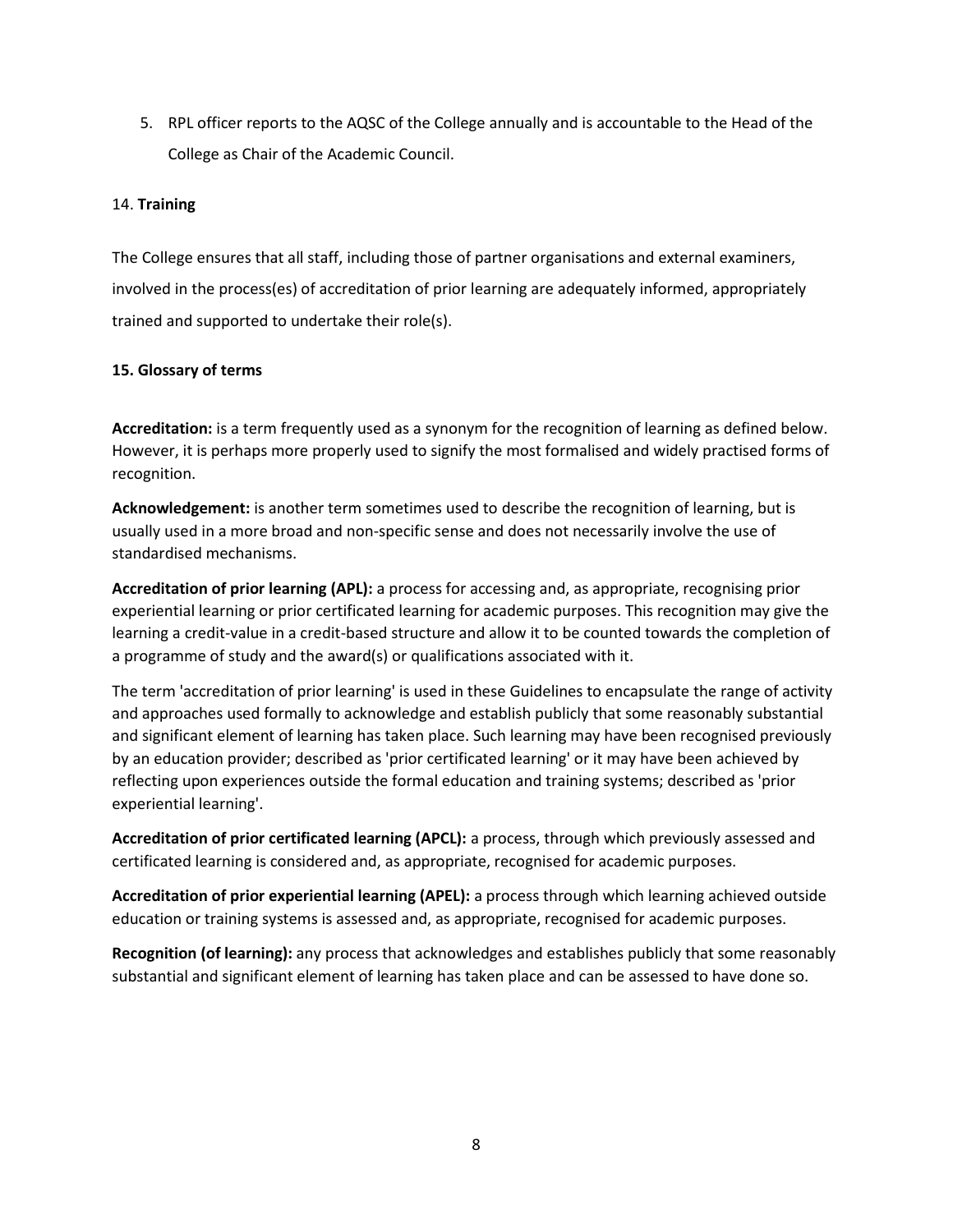### **16. Resources**

- 1. Quality Assurance Agency for Higher Education, "Guidelines on the accreditation of prior learning", September 2004, available on online at the following address: [www.qaa.ac.uk.](http://www.qaa.ac.uk/)
- 2. Quality Assurance Agency for Higher Education, "UK Quality Code for Higher Education, Part B, Chapter B6: Assessment of Students and the Recognition of Prior Learning, 2014.
- 3. University of Dundee, "Policy and Guidance on Recognition of Prior Learning", October 2017 available online at the following address:

[https://www.dundee.ac.uk/qf/documents/details/policy-and-guidance-on-recognition-of-prior](https://www.dundee.ac.uk/qf/documents/details/policy-and-guidance-on-recognition-of-prior-learning.php)[learning.php](https://www.dundee.ac.uk/qf/documents/details/policy-and-guidance-on-recognition-of-prior-learning.php)

4. QAA Benchmark and the Common European Framework of Reference for Languages.

## **17. Appendix**

1. Appendix 1: Recognition of Prior Learning Mapping Template, See, next page.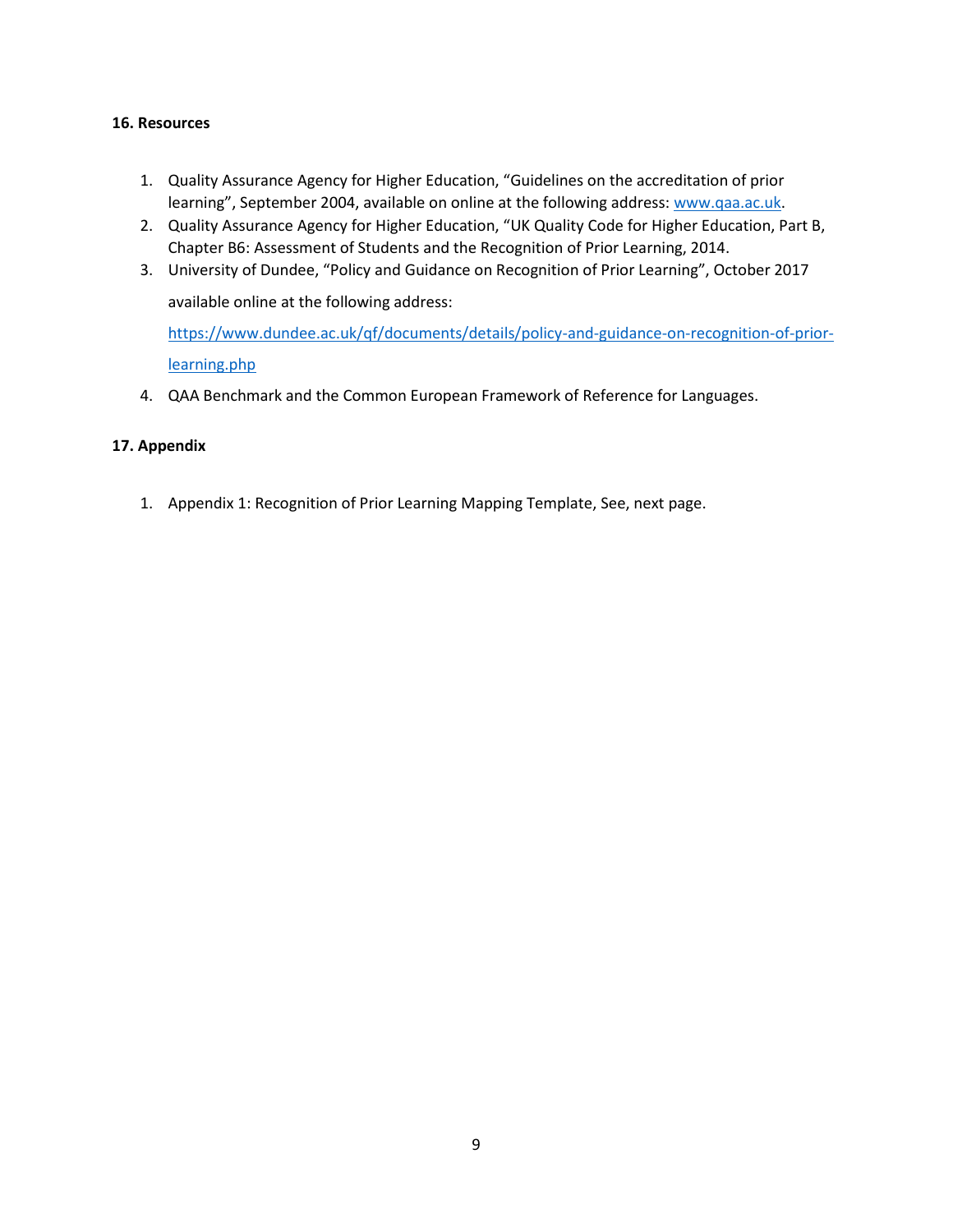

**Appendix 1**

**Recognition of Prior Learning Mapping Template**

## **Professional Diploma in Islamic Banking & Finance**

Tick the module against which Recognition of Prior Learning (RPL) is awarded – evidence must be attached with this form. The mapping should consider both prior experience and qualifications of the candidates

| Course: Professional Diploma in Islamic Banking &<br>Finance |                            | <b>Name of Student:</b>                                                                  |                                            |                    |
|--------------------------------------------------------------|----------------------------|------------------------------------------------------------------------------------------|--------------------------------------------|--------------------|
| <b>Core Modules</b>                                          | <b>Learning Outcomes</b>   | Qualification<br><b>Evidence of Prior</b><br><b>Learning Equivalent</b><br><b>Module</b> | <b>Experience Based</b><br><b>Evidence</b> | <b>APL Awarded</b> |
|                                                              | (to add learning outcomes) |                                                                                          |                                            |                    |
|                                                              |                            |                                                                                          |                                            |                    |
|                                                              |                            |                                                                                          |                                            |                    |
| <b>Optional Modules</b>                                      |                            |                                                                                          |                                            |                    |
|                                                              |                            |                                                                                          |                                            |                    |
|                                                              |                            |                                                                                          |                                            |                    |
|                                                              |                            |                                                                                          |                                            |                    |
|                                                              |                            |                                                                                          |                                            |                    |